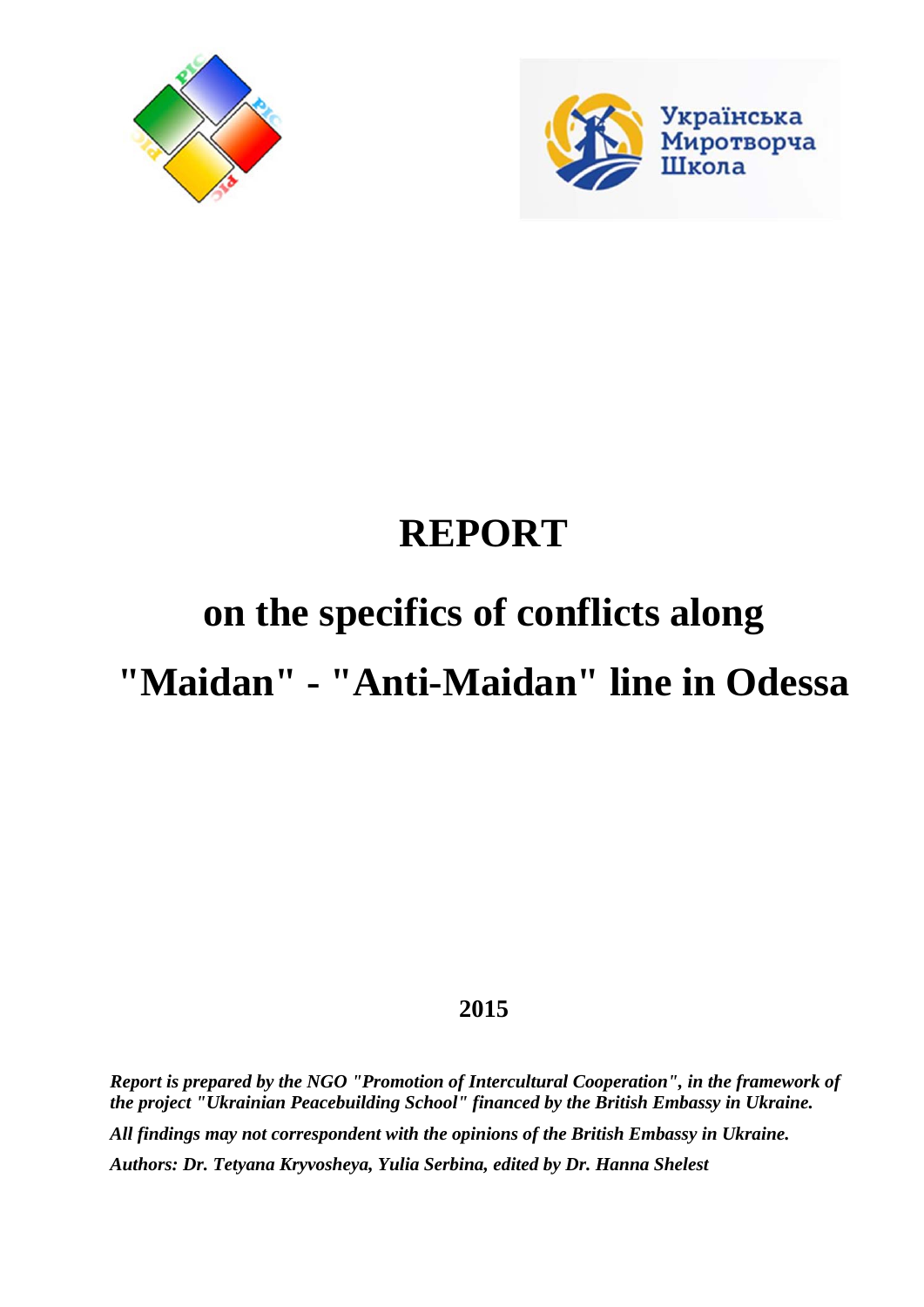**Working hypothesis** - verification of existence of conflict between Maidan and Anti-Maidan in Odessa.

**Research goal** - assessment of main risks, factors and cleavages in public attitudes in Odessa.

**Methods of research** –in-depth interviews with representatives of both parties, as well as analysis of the focus group responses, whose members have different views on events in the city. In addition, local open sources were analysed. Participants of focus groups and interviews: activists of civil society organizations, policy experts, representatives of ethno-cultural communities; journalists who cover topics of social and political changes, representatives of the educational sector.

#### **INTRODUCTION**

Before the events of November 2013 - February 2014 some members of "Maidan" and "Anti-Maidan" were united in a social movement "General protest" that aimed to hold local government accountable in terms of transparency of city planning. Since the beginning of Euromaidan in November 2013, with the attempts to capture official buildings in March 2014 (organized by representatives of "Anti-Maidan"), clashes during protests between two groups in March-May 2014, the conflict has been deepening.

*Note: Odessa Euromaidan ("Maidan") brings together representatives of pro-Ukrainian oriented NGOs (NGO "Youth of Democratic Alliance", NGO "Council of Public Security," "Odessa Self-defence"), local branches of political parties ("Udar", "Front for Changes", "Batkivschyna"), activists, bloggers, social activists who were not part of political parties and public associations. In fact, Odessa Euromaidan started its activity as a self-organized movement without a specific leader on November 24, 2013 during its first assembly (viche) next to the monument of Duke de Richelieu. Its goal was to support the Association Agreement between Ukraine and the European Union. During the subsequent events in May and June 2014 the first attempts to institutionalize Euromaidan were made. At the same time discussions on the representativeness of the Coordinating Council of Maidan among its members continue.* 

*"Anti-Maidan" initially included representatives of political parties "Rodina", the local branch of the Communist Party of Ukraine, public associations "Bell", "Watch", "Youth unity", nonpartisan citizens. Odessa "Anti-Maidan" began to take shape in February 2014 as a response to the events of Kyiv Maidan. On May 1, 2014 Odessa Anti-Maidan split. Representatives of "Odessa druzhina", part of Cossack units, led by Y.Kvasnyuk made a camp at 411th battery memorial. Suppporters of A.Davydchenko (organizations "People's alternative", "People's druzhina", "Youth unity"), which at that time were more radically pro-Russian (at least in public domain) remained at Kulikovo pole Square.* 

Events of May 2, 2014 became the culmination of the conflict. They increased the number of "hate speech" in social networks and during public events.

*Note: clashes that took place on May 2, 2014 between pro-Ukrainian citizens and "Anti-Maidan", pro-Russian supporters. Pre-match common march "For Unity of Ukraine" by fans of FC "Chernomorets" (Odessa) and FC "Metalist" (Kharkiv) ended with clashes with pro-Russian activists who blocked the road to fans, coupled with shooting in the downtown of the city and controversial response of Odessa law-enforcement bodies. Subsequent events at Kulikovo pole (location of the "Anti-Maidan" camp) included conflagration in the House of Trade Unions and death of many people (total number of deaths in clashes on both sides comprised 48 people, more than 250 were injured). In order to make an independent investigation 2 May group was set up, which included journalists, former law enforcement officers and experts.* 

Despite serious confrontation that was apparent in Odessa in November 2013 - May 2014, it should be noted that there has been a transformation of self-identification of supporters of these groups and of the perception of events in June and November 2014.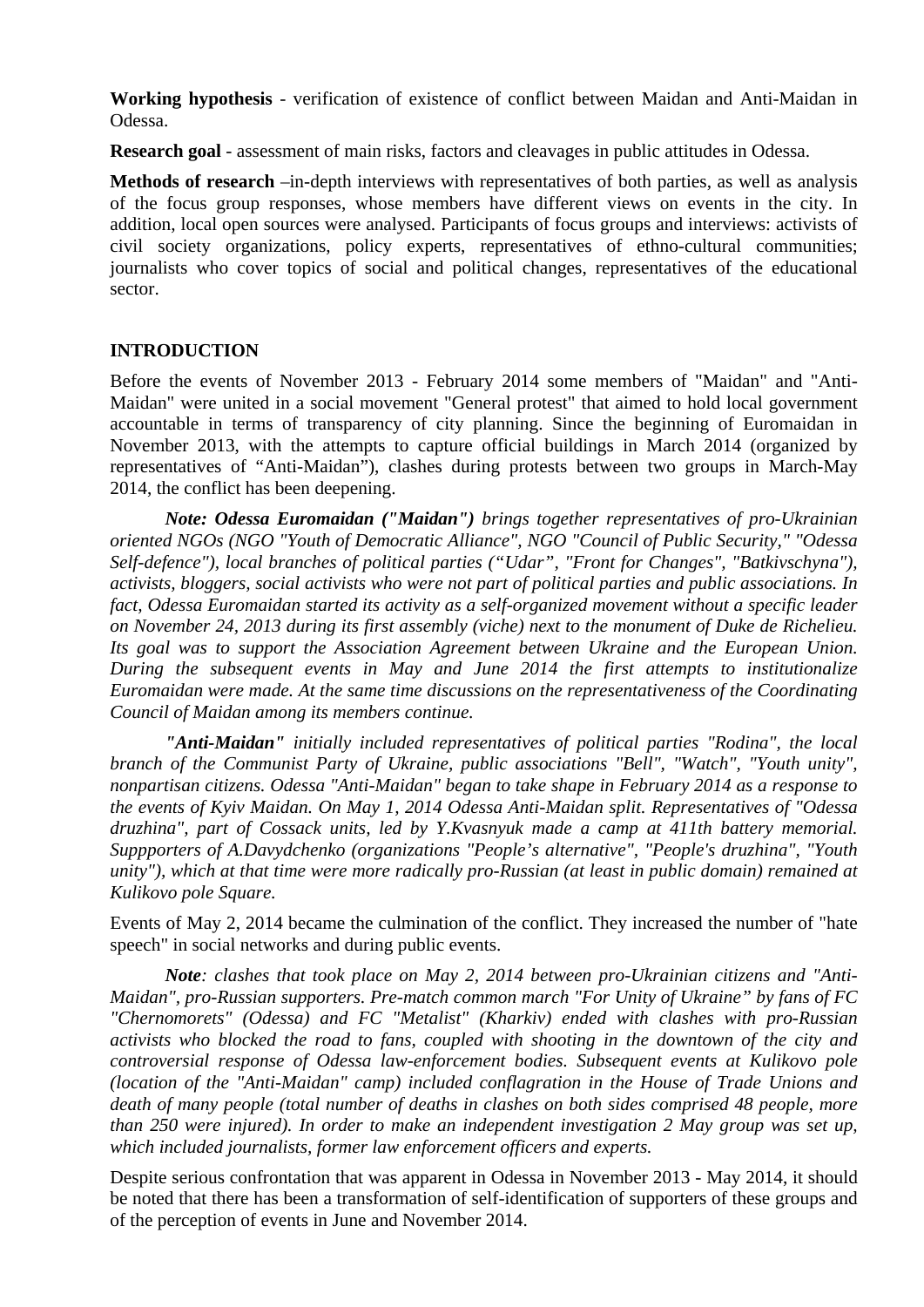The specific of this research is the fact that one of the parties ("Anti-Maidan") remains closed for contacts and participation in the joint discussion of problems. In contrast to classical perception that both sides of any conflict seek for any opportunities to express and demonstrate their positions, attempt to explain and persuade third parties on the advantages of their ideas, in case of situation in Odessa, "Anti-Maidan" supporters mostly express their opinions through social networks and supportive media, avoiding direct contacts with foreign and Ukrainian researchers.

#### **RESULTS OF RESEARCH**

According to the results of in-depth interviews (conducted in October-November 2014), focus group research, analysis of open sources (regional media, groups in social networks, monitoring of activists meeting of "Maidan" and "Anti-Maidan" between April and October 2014) in order to analyse hypothesis about existence of conflict between supporters of "Maidan" and "Anti-Maidan" in Odessa, it is relevant to identify a number of features:

Conflicts of identities of Euromaidan and Anti-Maidan supporters in Odessa can be divided according to the following criteria:

- Perception of Euromaidan events, fighting in eastern Ukraine, legitimacy of power;

- Perception of foreign and economic policy of the country, expectations from the European integration.

Respondents estimate **events of November 2013 - February 2014** mostly positively. Despite their tragic character they allowed Ukrainian nation to consolidate and realize its national identity. At the same time, there is a thought that it is a "coup". All interviewed experts noted that, of course, the events were tragic. At the same time, the focus groups' participants indicated that the events in specified period should be considered as natural, expected opposition against the inadequate power. Almost all participants indicated that these events were an attempt to protest against that time government.

At the same time thoughts about **annexation of Crimea** differ. Some respondents supposed that it is "defeat of Ukraine" and "victory of Russia". Recognizing the fact of aggression, however, respondents believe that Russia solved its geopolitical objectives and this is not perceived negatively. FG participants felt no obvious, direct threat to Odessa, but expressed concern about the accumulation of military equipment at the border and pointed out that if Mariupol have not "withstood", Odessa could follow.

Despite the perception of **anti-terrorist operation in Eastern Ukraine** as a war, there is a different understanding of this conflict among "Maidan" and "Anti-Maidan" supporters (supporters of Maidan consider it "people's war caused by external aggression"; supporters of Anti-Maidan call it "civil war").

Some respondents indicate that these events are the *result of Maidan*. Also such notion as "war of state with its people" is used to describe the events. There is a spread fear among respondents about the expansion of hostilities beyond two eastern regions. Odessa respondents pointed to the problem of "floating identity" or "acquired identity" in the east of Ukraine. This identity emerged due to the fact that Ukraine has not paid attention to the problems of the region and the conflict is just the result of "inaction" of the central government. Therefore, there are concerns about the expansion of the same trends to other regions of Ukraine.

There is a compassion felt towards internally displaced persons as "people who are in trouble." According to the focus groups' participants it is good that people migrate "from Ukraine to Ukraine" and not to other countries.

One of the conflicts that exist between "Maidan" and "Anti-Maidan" is a different **view on the legitimacy of the current government**. Potential conflictogenic factor in perception of power is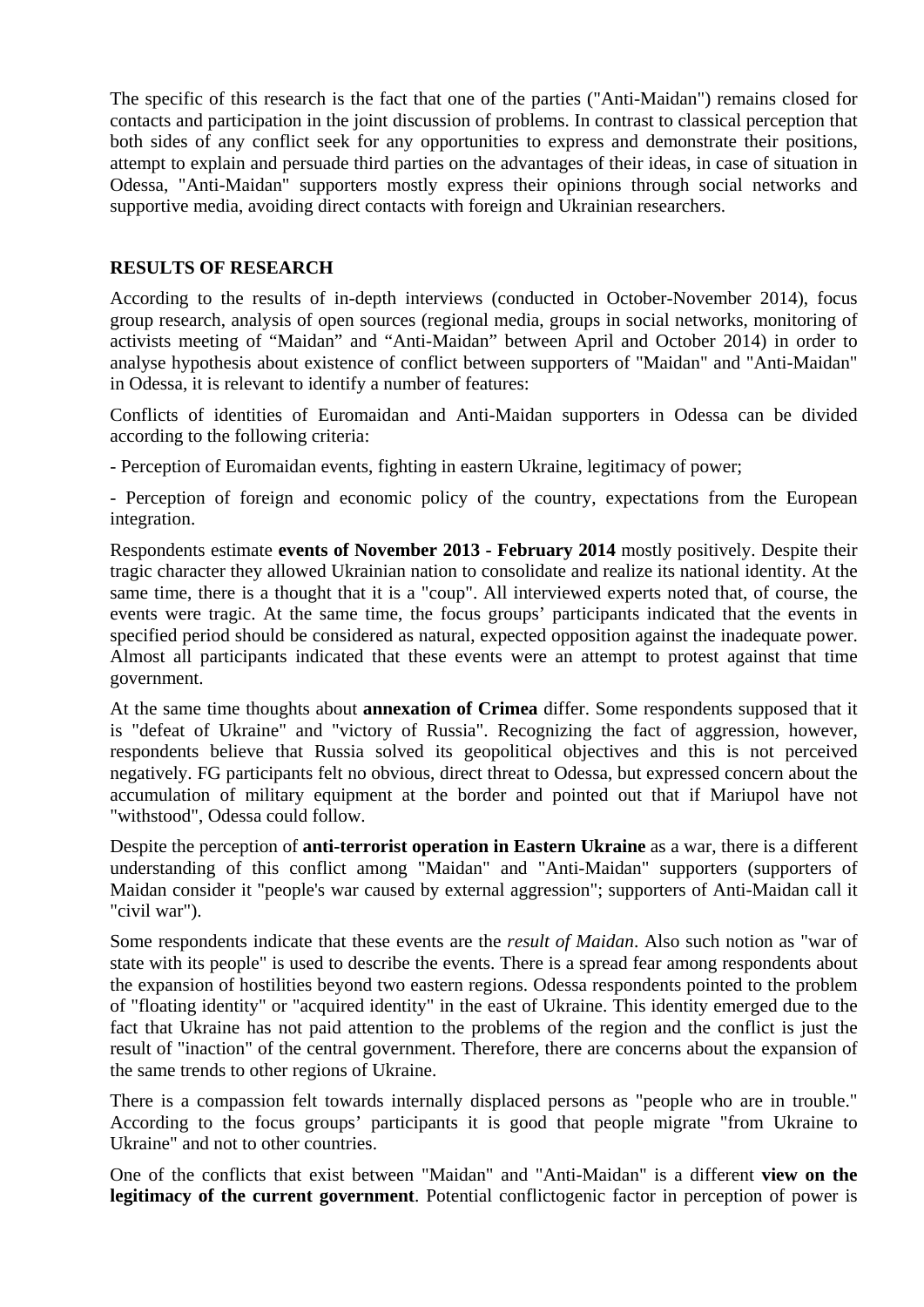insufficient internal communication, unwillingness of President of Ukraine to explain the logic of decisions to civil society that in the short term may cause a crisis of legitimacy.

An interesting view was expressed by one of the respondents who believes that "our authorities – they are just media persons ... they live and work for pictures in the first place, not even for their own enrichment. The government suffers defeat after defeat. But they do their best to show off themselves and to find the guilty".

Another issue that may be potentially conflictogenic is that civil servants of lower and middle ranks have a negative perception of lustration as a method of combating corruption because of the lack of criteria by which lustration will be carried out with and low wages.

Odessa region demonstrated one of the lowest turnouts at the early parliamentary elections. Most of the people surveyed did not attend elections because they thought that "a citizen had nobody to vote for". It should be noted that despite the statement that major changes are needed significant number of people do not use their suffrage rights. Readiness of citizens even towards conventional forms of political participation is very low due to the lack of new ideas and faces. At the same time, there is a requirement to see concrete reforms initiatives.

Passivity of Anti-Maidan supporters after **May-2-events** is able to serve as a carrier of latent conflict. Political activity of this category of citizens at this stage is low. Compared with the period prior to 2 May, and immediately after these events, level of political activism decreased (rallies at Kulikovo pole, marches and other activities). The result is a reduction in the use of "hate speech" at the rallies. At the same time use of "hate speech" in social networks and regional media which express the pro-Russian stance is still high provoking an escalation of the conflict. Obviously passive position of Anti-Maidan supporters can be explained by the fact that they feel themselves a defeated party and deliberately avoid different types of political participation.

Reluctance of Anti-Maidan supporters to contact on any issues with the representatives of research organizations and foreign media and argue their position is a factor which indicates the presence of latent conflict. They explain their passivity by the concerns for their security.

In case of external provocation, this latent conflict is able to transform into an open one. In case of its escalation risks of violent methods of protest cannot be ruled out, judging from the negative experience of the period in March-May 2014 in Odessa.

Representatives of both groups agree that May 2 events in Odessa are a "tragedy" for the city. Also both groups believe that there are grounds for destabilization of situation in the city. Supporters of "Anti-Maidan" also used the expression "mass murder for political reasons" which was preceded by the "coup" in Kyiv. Proponents of "Maidan", in their turn, believe that it was a "provocation" that was planned, but probably went out of control.

According to respondents, time and dialogue will help to solve the problem (but it should have strategies and some forms of expressions). Also it is important to have opportunity to work together on a common future. There are different opinions about the form and participation in the dialogue, from the use of foreign experience (South African Republic) to "elite dialogue" between the opinion leaders.

It can be assumed that at this stage Anti-Maidan supporters are not consolidated. Without resorting to active protest actions in Odessa in this case, this category of citizens at the same time refuses from conventional forms of political participation.

It should be noted that interviewed experts did not think that further **institutionalization of "Maidan" or "Anti-Maidan" movements** was possible and generally necessary because they had fulfilled their mission. At the same time creation of new movements involving active citizens who are willing to defend their rights at the community level, not "to engage in geopolitics" is not ruled out.

In Odessa environment there are certain **identity divisions** on the perception of "Euromaidan" and "Anti-Maidan" as a set of values and actions. At the same time local Odessa identity transformed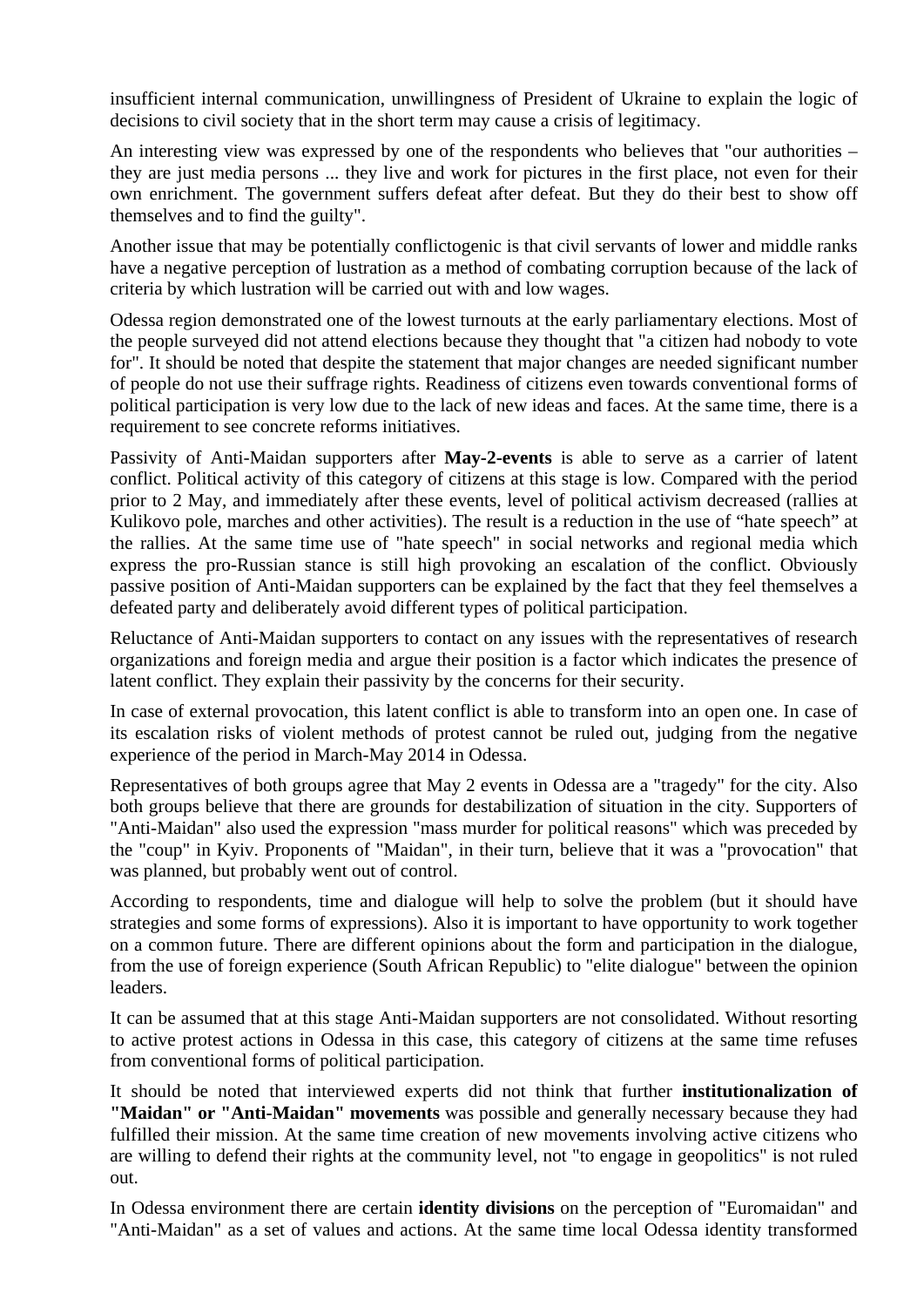into nationwide. These identities equalled in their prominence. Almost all of the FG participants identified themselves as Ukrainians. Only one said he is Odessite firstly, and secondly a Ukrainian. Also, one of the audience members pointed out to the incorrectness of question – its form contains "a grain of conflict". 'To be Odessite and Ukrainian at the same time is normal'. Ukrainian identity is associated mostly with the respect to citizenship. Unlike in previous years, there is less emphasis on local identity and it is employed in case of highlighting the differences with other local identities.

There is a different vision of **European integration of Ukraine** and significance of this phenomenon for the city. On the whole, respondents envision the European way of development for Ukraine. Assessing the Customs Union there was expressed a thought that Russia is a symbol of the past. Citizens, who are, relatively speaking, choose Russia, actually choose not Russia, but illusion of stability, returning to the Soviet Union "so that everything would be as before, and not worse". EU is primarily associated with freedom of movement, opportunities for education, development of human potential. However, there is clear understanding that European integration takes a long way; one should be realist and develop Ukrainian economy.

Expectations of respondents from the signed Association Agreement with the EU vary from positive to pessimistic. The polls indicate a lack of information about the features of the European integration, existence of myths about Ukraine's accession to the EU, experience of other countries that joined the European Union. Obviously a topical issue is to develop separate education programs for various groups (journalists, civil servants, academics, social activists) to tackle the myths about European integration.

**Among the factors that cause anxiety**, experts pointed out, above all, economic and financial problems, banking system default. The second was the rise of banditry and relevancy of the war, its *justification* and its connection with the lack of deep systemic reforms. There is a fear that "opportunities that exist now will not be used".

It should be noted that the FG participants stated a threat of possible destabilization of the city. In their view, in this situation behaviour of inhabitants is important as threat exists when there is a domestic support. When support is absent there is no threat.

#### **ANALYSIS OF OPEN SOURCES**

Additional sources of research, alongside with interviews and focus group research were:

- Content analysis of regional media to identify terms that characterize certain phenomena accompanying the conflict (publication "Dumskaya.net" and "Timer" as two opposite information resources according to their interpretations); discussion on the fora of these publications. These publications have been selected for analysis because they are the most popular media in Odessa. According to experts, the number of visits to these web-sites amount to 70 thousand per day.

- Posts in respective groups in social networks featuring conflictogenic issues along the "Maidan-Anti-Maidan" line (considerable number of supporters of Odessa "Anti-Maidan" are concentrated in the "Vkontakte" network);

- Analysis of the events conducted by the supporters of both sides.

#### **Concepts used by regional media for coverage of events of November 2013 - February 2014**

**1. Coverage of events of Odessa Euromaidan**: in the first phase of Odessa Euromaidan "Timer", which is openly pro-Russian, published materials that expressed disagreement with abuse of authority by law enforcement officials and the use of force against protesters - members of Odessa Euromaidan. However, as soon as February 21, 2014 it calls Kyiv Euromaidan "*a rebellion".*

**2. Coverage of the beating of journalists and peaceful protesters on 19th of February 2014 near Odessa Regional State Administration**, which has become one of the defining events for the onset of the conflict in Odessa and led to decline in trust to the acting regional authorities. Absence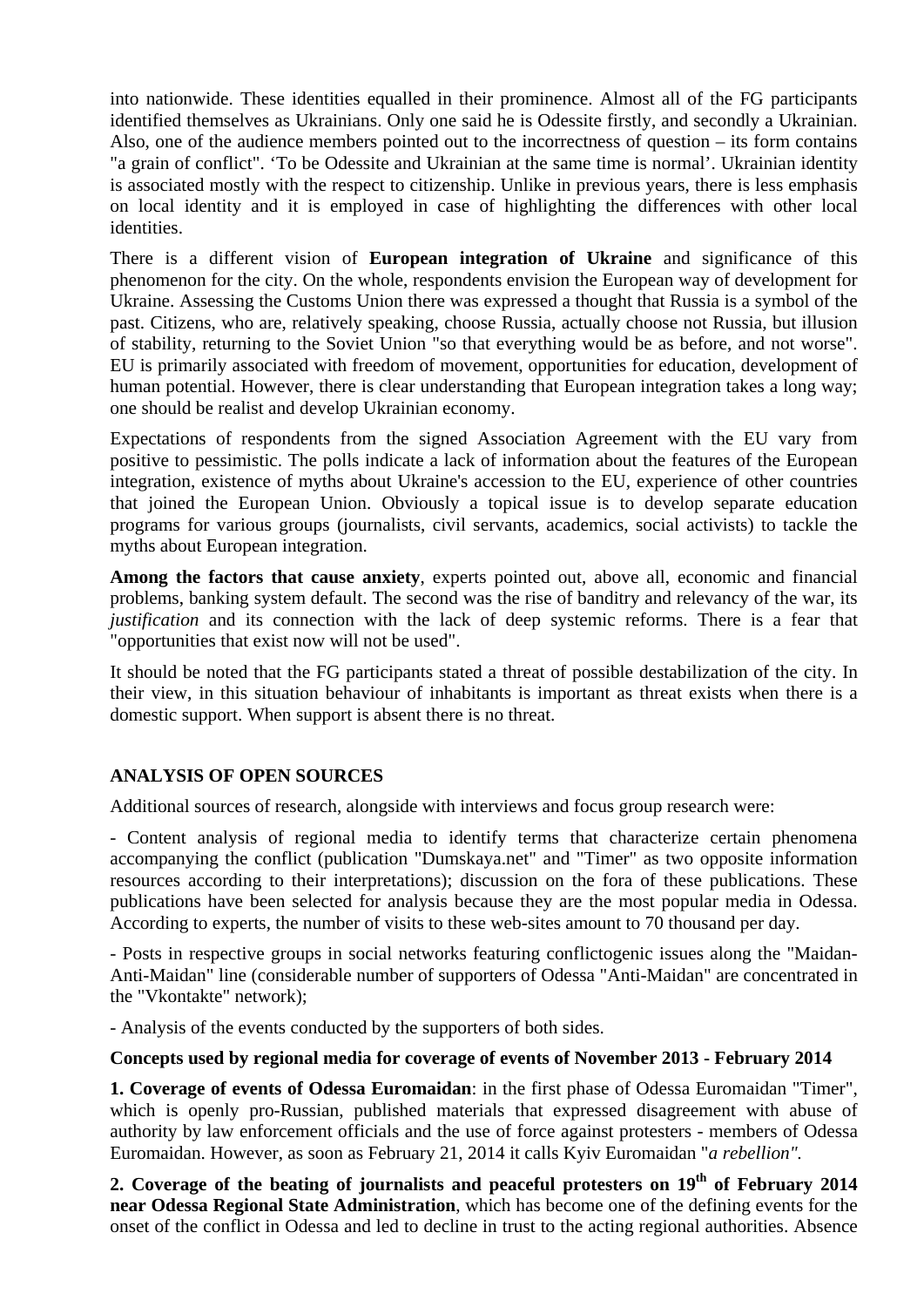of results in the investigation of the case is a factor of de-legitimisation of regional bodies of Interior Ministry. Both media outlets clearly identified the attackers as "militants"; at the same time approaches to the consequences and responsibility for such actions differ. (Dumskaya: *Police knew and did not render any resistance to militants who beat my colleagues and other citizens of Odessa in Shevchenko Avenue...* February 19, 2014 http://dumskaya.net/news/poboische-pod-oga-kto-vinovat-ichto-delat-kolon-032764/)

Timer: *Criminal proceedings on the fact of mass fighting next to the building of Odessa Regional State Administration on February 19 should be discontinued. Law is the law. The fact is that the actions of militants in helmets and with batons are fully covered by Law of Ukraine adopted by the Verkhovna Rada today, on February 21 "On prevention of harassment and punishment in connection with the events that took place during the peaceful assemblies".* February 21, 2014 http://timer.od.ua/news/boeviki\_ustroivshie\_izbienie\_pod\_oga\_ostanutsya\_beznakazannimi\_185.html

**3. Attitude to "Anti-Maidan" supporters.** For "Timer" it is typical to refer to arrests of leaders of pro-Russian movements, who made calls for violation of the territorial integrity of Ukraine during public events and in social networks, as "political repressions" (Timer: *SBU (Security Service of Ukraine) has declared its readiness to exchange 225 detainees for military officers of government troops who are currently in captivity of self-proclaimed authorities of the DPR and LPR ... According to the information of Timer there will be Odessites among these 225 people. How many political prisoners from Odessa can gain freedom as a result of an exchange for captured soldiers is still unknown.* December 24, 2014. (http://timer.od.ua/news/odesskie\_politzaklyuchennie\_mogut\_viyti\_na\_svobodu\_862.html)

Most publications call "Anti-Maidan" supporters as *"pro-Russian activists", "supporters of Russia", "Anti-Maidanivtsi"* without insulting labels. (Dumskaya: *Supporters of Russia brought imprisoned Euromaidan supporter from 11th station of Bolshoi Fontan and gave him in charge of police*. April 10, 2014. http://dumskaya.net/news/storonniki-rossii-privezli-na-kulikovo-pole-plen-034632/.)

**4. Crimean events** are covered by the majority of regional media as annexation. Materials cover mainly attempts of the Ukrainian politicians to contribute to the settlement of the situation (including conduct of the pseudo-referendum on  $16<sup>th</sup>$  of March). "Timer" published materials entitled "Crimean crisis." Emphasis was put mostly on increasing social standards in the ARC after annexation.

**5. Coverage of armed conflict in Eastern Ukraine.** Most regional publications from the beginning of the armed conflict in Eastern Ukraine covered it as *"anti-terrorist operation", "hybrid war"*, while emphasizing the heterogeneity of combatants (separatists, pro-Russian and Russia-backed militants, mercenaries, professional Russian military).

(Dumskaya: *"As part of the anti-terrorist operation at a separatists' checkpoint near Slaviansk, four people were arrested, according to the Ministry of Defence of Ukraine".* May 2, 2014 (http://dumskaya.net/news/slavyansk-na-blokpostu-otkuda-sbivali-vertolety-\_-035274/)

(Timer: *"Almost nothing is known on what is really going on next to the building of Regional State Administration, from the very beginning of the uprising by the rebels. There are no official statements of DPR leaders on this issue, it is not possible to get information about what is happening also from Timer's own sources"*. May 29, 2014 (http://timer.od.ua/news/donetsk\_povstancheskiy\_batal\_on\_vostok\_otsepil\_oga\_govoryat\_ob\_arest ah\_145.html)

The general coverage in Eastern Ukraine in the regional media outlet "Timer" took place under the heading *"Insurgent Donbass"*, using the terms *"civil war", "fratricidal war"*, terms "*rebels", "militia"* were used referring to militants. There is no mentioning of the presence of Russian troops.

**6. Events of May 2, 2014.** It is important that after the events of May 2 forums of leading regional publications were closed for commenting to avoid spreading hate speech.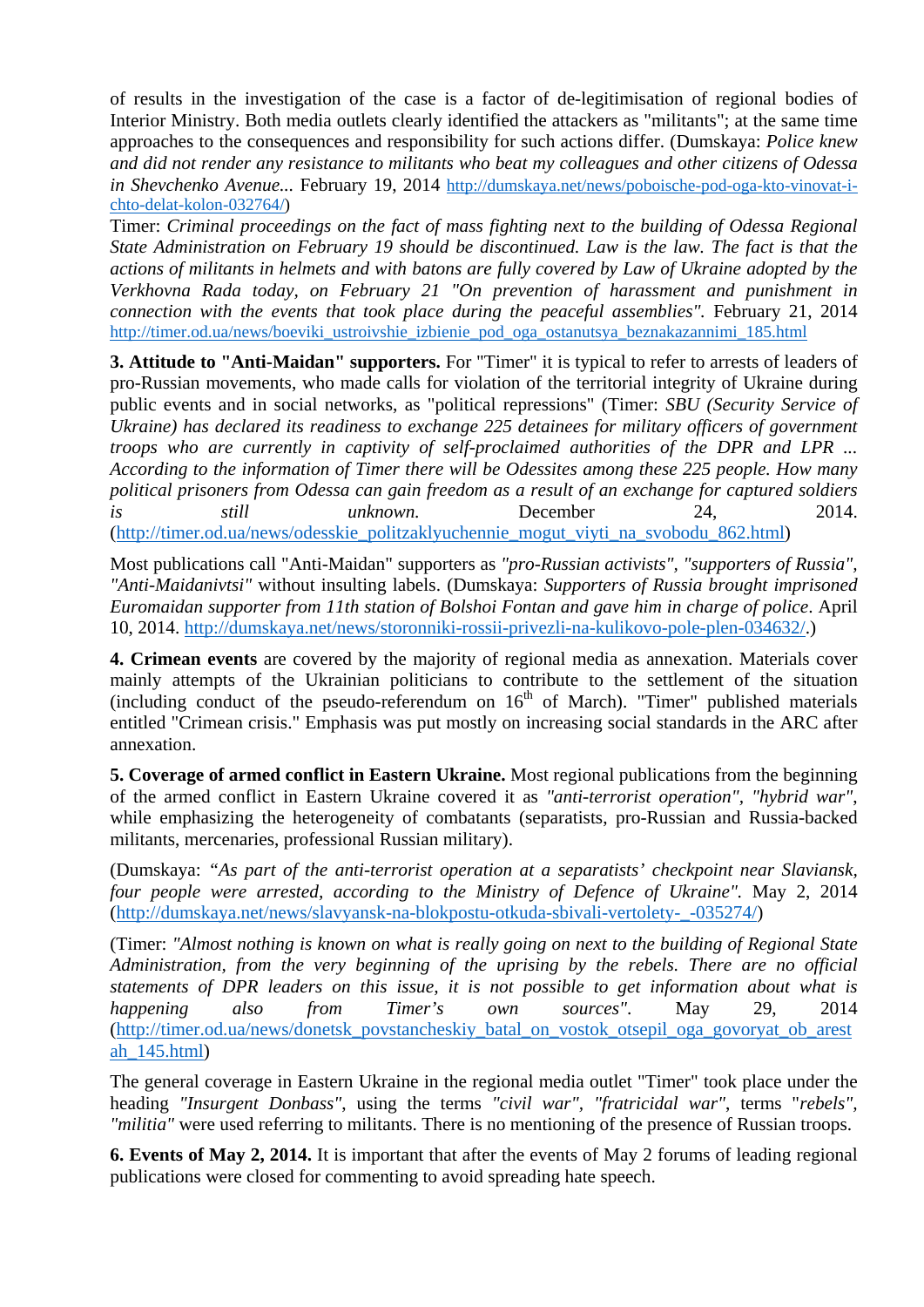Description of the events' participants: Dumskaya - *"pro-Russian activists": "Odessites and guests who truly love Russia and stick to federalist views today gathered at Kulikovo pole again".* May 18, 2014. (http://dumskaya.net/news/50-kadrov-prorossijski-nastroennye-odessity-snov-035805/)

"Timer" calls pro-Russian activists as *"federalization supporters".* Pro-Russian activists detained on May 2 are mostly called *"political prisoners".* Events themselves were presented with a label *"May slaughter."*

**7. Appeals to disrupt the election process and ignore the current central government in pro-Russian editions ("Timer") as an attempt to create a crisis of legitimacy.** It refers to both presidential and parliamentary elections. Central executive power is called mostly illegitimate, all its actions and decisions are harshly criticized, chances of Donetsk scenario in Odessa region are being considered.

**8. Protest activity in Odessa as a factor of expression of conflict potential.** Both camps mobilized approximately the same number of supporters for their public events. An exception is the anti-war march of March 3, 2014, which, according to various estimates, gathered from 7 to 10 thousand people (supporters of the unitary Ukraine).

Number of participants of Kulikovo pole rally and their qualitative composition were gradually decreasing. If in March-April the average number of participants was 500-1500 people, after the events of May 2 it significantly decreased to around 50-100 participants. At the same time, holding hearings on the case of May 2 detainees leads to new protest initiatives of quite aggressive nature next to the courthouse, which are initiated by both sides.

The decrease of protest activity is also due to the fact that many leaders of Anti-Maidan movement left the territory of Ukraine.

Rhetoric of "Anti-Maidan" leaders has gradually changed after opening criminal proceedings under Art. 109 of the Criminal Code of Ukraine. In particular, Anton Davydchenko, 30.03.2014: "*In our slogans, there was nothing about the division of Ukraine. We asked about the referendum, Russian as a second state language, federalization - but we were not heard. That is why we turn to Russia we are heard only there. We are not for joining Russia but for the friendship of fraternal peoples, customs and Eurasian unions*".

(http://timer.od.ua/news/na\_kulikovom\_pole\_sobiraetsya\_traditsionniy\_miting\_531.html)

Active **use of hate speech, anti-Semitic rhetoric** was observed in the first half of 2014 with the slogans "No to illegitimate elections", "Death to the Nazis", "Freedom to political prisoners", "Boycott to Nazi elections is the duty of honest citizens of Odessa", "Junta kills Odessites", "We demand a referendum" and spreading anti-Semitic materials at Kulikovo pole rallies (e.g. during the rally which took place on May 18,2014).

In social networks hate speech was spreading using the markers "Banderovtsy", "Ukropy", "UkroNazi", "vatniki". The highest prevalence of hate speech in social networks was observed after the events of May 2. It is important that the most intensive calls for violence in Odessa and Odessa region in social networks (Odessa Anti-Maidan group) came from accounts registered in the Russian Federation.

Symptomatically that together with the activation of local protests about the possibility of illegal constructions in recreational areas of Odessa (October 2014) hate speech decreased somewhat because of the movement "General protest", which from 2011 united representatives of opposite political forces.